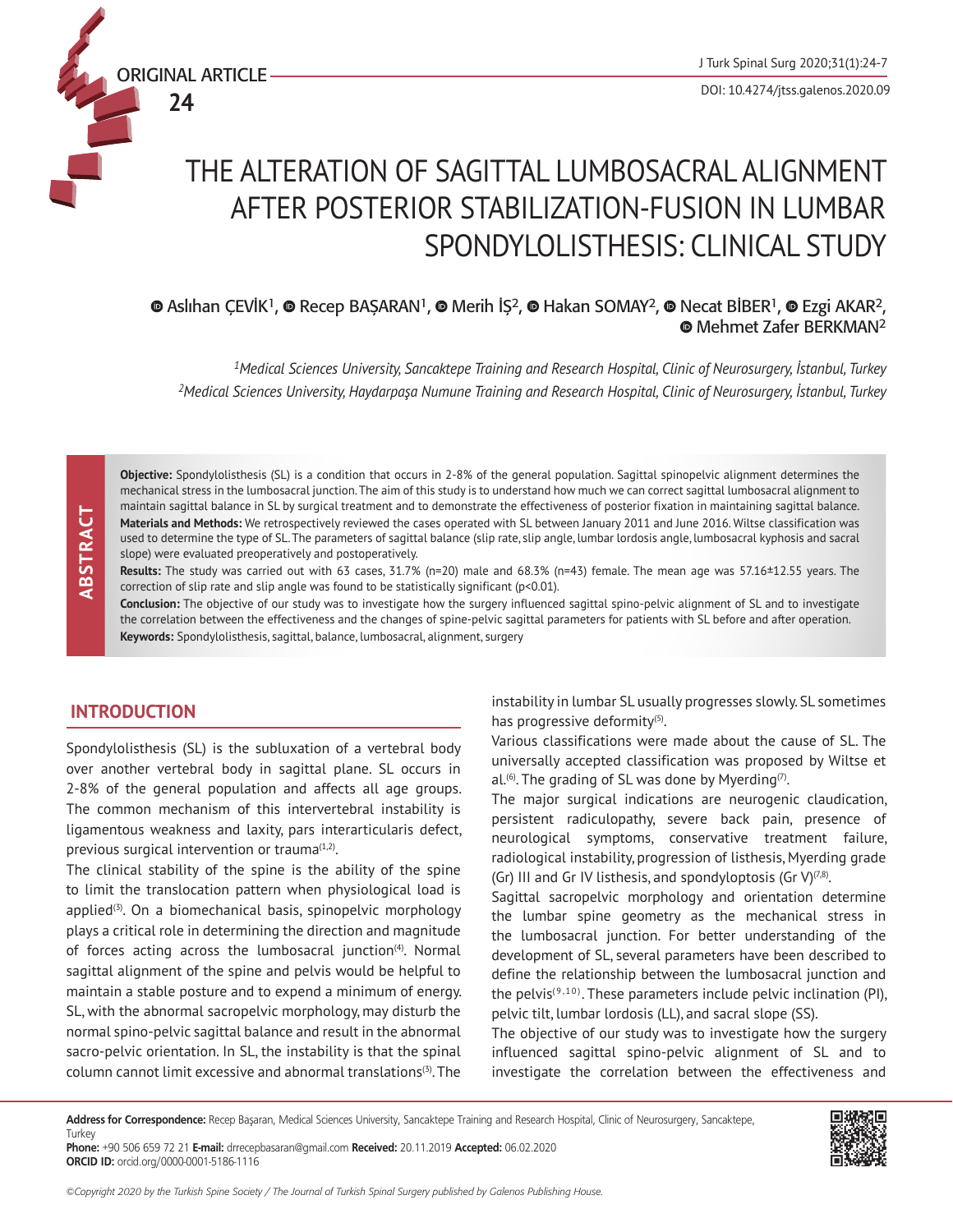the changes of spine-pelvic sagittal parameters for patients with SL before and after operation.

## **MATERIAL AND METHODS**

We retrospectively reviewed the cases operated for lumbosacral SL between January 2011 and June 2016. The age, gender, level of listhesis, type and grade of SL were recorded. Wiltse classification was used to determine the type of  $SL<sup>(6)</sup>$ . Myerding classification was used to determine the percentage of slip that one vertebral body had slipped forward over the vertebral body below in SL<sup>(7)</sup>. Direct lumbosacral anteroposterior, lateral, flexion-extension functional radiographies, computerized tomography and magnetic resonance imaging examinations were evaluated before and after surgery. Pedicle screw fixation and posterolateral fusion were applied to all patients by the

| <b>Table 1.</b> Demographic features of the cases |         |                        |                  |  |  |
|---------------------------------------------------|---------|------------------------|------------------|--|--|
|                                                   |         | Min-Max<br>(median)    | Mean $\pm$ SD    |  |  |
| Age (years)                                       |         | 15-76 (60)             | 57.16 ± 12.55    |  |  |
| Follow-up (months)                                |         | $10$ days-53<br>months | $9.81 \pm 11.58$ |  |  |
|                                                   |         | n                      | %                |  |  |
| Gender                                            | Male    | 20                     | 31.7             |  |  |
|                                                   | Female  | 43                     | 68.3             |  |  |
| <b>Meyerding</b><br>classification                | Grade 1 | 23                     | 36.5             |  |  |
|                                                   | Grade 2 | 39                     | 61.9             |  |  |
|                                                   | Grade 3 | 1                      | 1.6              |  |  |
|                                                   |         |                        |                  |  |  |

SD: Standard deviation, min: Minimum, max: Maximum, n: Sayı



same surgeon. The surgical procedure was pedicle screw fixation and posterolateral fusion. Myerding slip rate (SR), slip angle (SA), LL angle, lumbosacral kyphosis (LSK), and SS measurements were performed and compared to investigate morphologic changes after surgery.

## **Statistical Analysis**

NCSS (Number Cruncher Statistical System) 2007 (Kaysville, Utah, USA) program was used for statistical analysis. Descriptive statistical methods (mean, standard deviation, median, frequency, Odds ratio, minimum, and maximum) were used while evaluating the study data. Paired sample t-test was used for intra-group comparison of normally distributed parameters and Wilcoxon Signed Ranks test was used for intragroup comparison of non-normally distributed parameters. Significance was evaluated at p<0.05 level.

## **RESULTS**

The study was carried out with 63 cases, 31.7% (n=20) male and 68.3% (n=43) female. The ages of the cases ranged from 15 to 76 years with a mean of 57.16±12.55 years. The followup period ranged from 3 to 53 months and the mean followup was 12.81±11.58 months (Table 1). According to Wiltse classification, the degenerative type was 55.6% (n=35), the isthmic type was 41.3% (n=26), the dysplastic type was 1.6% (n=1) and the iatrogenic type was 1.6% (n=1) SL. Retrolisthesis ratio was 11.1% (n=7). We found that L1-2 level was 1.6% (n=1), L2-3 level was 3.2% (n=2), L3-4 level was 16% (n=10), and L4-5 level was 50.7% (n=32) and 28.5% of the L5-S1 level (n=18). Preoperatively, considering Myerding grades SR, Gr I was found in 36.5% (n=23), GR II was found in 61.9% (n=39) and Gr III in

### **Table 2.** Statistical results of slip rate, slip angle, lumbar lordosis, lumbosacral kyphosis and sacral slope

|                          |                   | <b>Min-Max (Median)</b>     | Mean $\pm$ SD     | p     |
|--------------------------|-------------------|-----------------------------|-------------------|-------|
| Slope rate (%)           | Preop             | $17-55(26.2)$               | 27.96 $±7.31$     | 0.001 |
|                          | Postop            | $0-49(16.9)$                | $16.52 \pm 9.72$  |       |
|                          | <b>Difference</b> | $-11.44 \pm 5.88$           |                   |       |
| Slope angle $(°)$        | Preop             | $-2.2 - 30.4(9.8)$          | $-10.62 \pm 5.95$ | 0.001 |
|                          | Postop            | $0-25(6.2)$                 | $-6.96 \pm 4.59$  |       |
|                          | <b>Difference</b> | $3.66 \pm 2.99$             |                   |       |
| Lumbar lordosis (°)      | Preop             | 34-71.9 (52.1)              | $52.14 \pm 8.43$  | 0.159 |
|                          | Postop            | 37.2-68.8 (49.4)            | 50.96 ± 6.97      |       |
|                          | <b>Difference</b> | $-1.18 \pm 6.59$            |                   |       |
| Lumbosacral kyphosis (°) | Preop             | $11.7 - 52.7$ ° (30.4)      | 30.27±10.09       | 0.253 |
|                          | Postop            | $14.3 - 47.9^{\circ}(30.1)$ | 29.79 ± 8.75      |       |
|                          | <b>Difference</b> | $0.48 \pm 5.43$             |                   |       |
| Sacral slope (°)         | Preop             | 24.5-57.1 (36.2)            | 36.93±7.58        | 0.036 |
|                          | Postop            | $16.2 - 53.8$ (35.1)        | 35.60 ± 7.36      |       |
|                          | <b>Difference</b> | $-1.26 \pm 4.64$            |                   |       |

SD: Standard deviation, min: Minimum, max: Maximum, preop: Preoperative, postop: Postoperartive Wilcoxon Signed Rank Test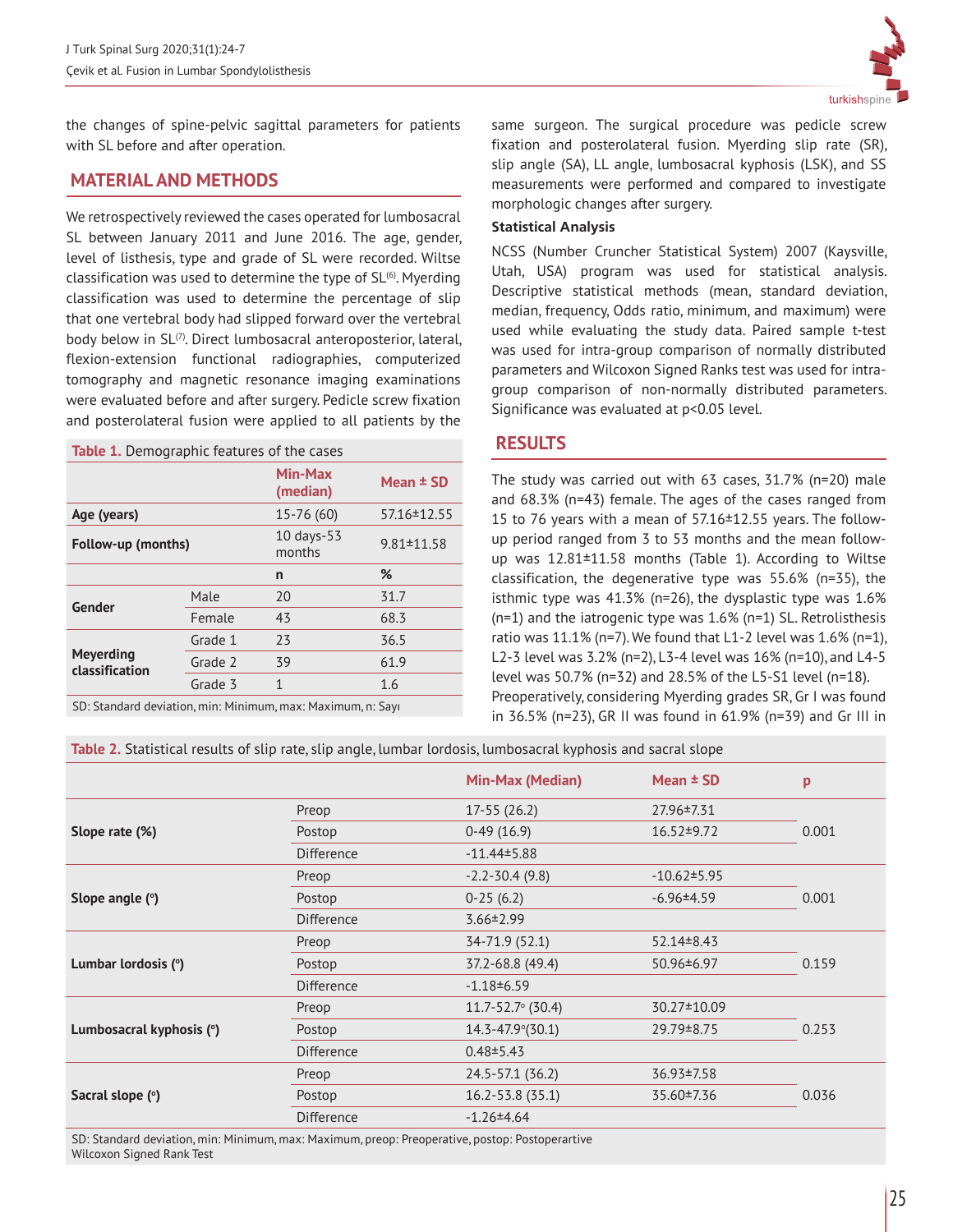

1.6% (n=1). For postoperatively Myerding grades, 90.5% of the cases (n=57) were Gr I and 9.5% (n=6) were Gr II. Postoperative SR was found to be statistically significant, as low as 11.44±5.88 (p=0.001; p<0.01) (Table 2).

The preoperative SA ranged from -2.2 $\textdegree$  to -30.4 $\textdegree$ , with a mean of -10.62±5.95 and a postoperative SA ranged from 0 to 25, with an average of -6.96±4.59. Postoperative SA was significantly lower than preoperative SA, 3.66±2.99 (p=0.001; p<0.01) (Table 2).

There was no statistically significant difference between the preoperative and postoperative LL measurements (p=0.159; p>0.05) (Table 2).

Preoperative LSK ranged from 11.7 to  $52.7^\circ$  with a mean of  $30.27 \pm 10.090$ ; postoperative LSK was between 14.3 and 47.9 $^{\circ}$ , with an average of 29.79±8.750. The change of LSK was not statistically significant (p>0.05) (Table 2).

Postoperative SS was found to be statistically significant, as low as 1.26±54.64 (p=0.036; p<0.05) (Table 2).

# **DISCUSSION**

The flexion, extension, rotation and lateral bending movements performed at different levels of the spine must be done within certain intervals for a person to maintain his/her daily life activities. Pathologies that occur in the spine restrict this range of motion or cause non-physiological movements to occur. SL involves the subluxation of a vertebral body over another vertebral body in the sagittal plane $(1,2)$ . The aim of spinal surgery is to make these pathological processes as physiological as possible.

The most common type of SL is degenerative type and it is followed by the isthmic type. Kalichman et  $al.^{(1)}$  found degenerative type to be at the rate of 65.7% and isthmic type SL to be at the rate of 39.6% in their study. In our study, the most common type was degenerative and it is followed by isthmic SL as in literature. SL is more common in women<sup>(11)</sup>. The most common level is  $L4-L5^{(12)}$ . Retrolisthesis is most commonly found in the L3-L4 level, which is a rare condition $(11)$ . According to Labelle, the most important measures in evaluating SL are grade, LL, LSK, SS and SA<sup>(9)</sup>.

The degree of the listhesis is based on the percentage of slip according to Myerding Classification<sup> $(7)$ </sup>. In the literature, there is no study comparing preoperative and postoperative shifts. Our study revealed that when all the cases are evaluated, the average shift is about 11%. This suggests that the degree of listhesis can be corrected by surgery.

It is the intersection of the lower endplate of the upper vertebrae and the vertebrae passing through the upper endplate of the underlying vertebra $(13)$ . Huang and colleagues found that the preoperative SA was -20.3 $\pm$ 2.8 $^{\rm o}$  in HGS and -8.5 $\pm$ 5.4 $^{\rm o}$  in LGS $^{\rm (4)}$ .

When we investigated the change in preoperative and postoperative SA in our study, it was seen that the change was -10.62 $^{\circ}$  on average. It was found that the most prominent correction of SA was achieved with surgery.

LL and LSK are evaluated by lateral lumbosacral radiography. There are many factors affecting LL, such as age, gender, body mass index, and race, which make it difficult to obtain mean values. There is a strong correlation between LL and SL. In some studies, performed in the literature, the mean LL values range from 50.36 to 56.5<sup>(14,15)</sup>.

In our study, preoperative LL angle was 52.14±8.43 and postoperative LL angle was 50.96±6.97. The LL angle was reduced by about  $2^{\circ}$  in the postoperative period. It is seen that there is no significant improvement in the LL surgically.

The physical findings of the listhesis are related to the degree of slip and LSK<sup>(16)</sup>. There is no valid consensus to assess the LSK. Boxall SA, Dubousset LSA, SDSG LSA, Dysplastic SDSG LSA, Sagittal Rotation and Kyphotic Cobb angle can be used.

In our study, the change in preoperative and postoperative LSK angle was found to be less than an increase of grade. It is not possible to correct this angle by applying surgery.

S1 is the angle between the upper endplate and the horizontal line. Normal PI and SS values range from  $42\pm5$  to  $74\pm1^{\circ}$  and 35 $\pm$ 4 to 53 $\pm$  7<sup>0 (10,17)</sup>. Along with the development of listhesis, these values are increasing $(18)$ .

In our study, the SS mean value increased by about 1.26<sup>0</sup>. This significant result suggests that it is possible to surgically correct the sacral SA.

# **CONCLUSION**

SL occurs in the sagittal plane with subluxation of a vertebrae body through another vertebral body. Sagittal sacropelvic morphology and orientation determine the lumbar spine geometry as the mechanical stress in the lumbosacral junction. Lumbosacral malalignment in this region affects the development and progression of SL. It is possible to approximate the amount of SR, SA and SS to normal ranges by the surgery but this not possible for the LL and LSK.

### **Ethics**

**Ethics Committee Approval:** Retrospective study. **Informed Consent:** Retrospective study.

### **Authorship Contributions**

Surgical and Medical Practices: A.Ç., R.B., M.İ., H.S., N.B., E.A., M.Z.B., Concept: A.Ç., M.İ., M.Z.B., Design: A.Ç., M.İ., M.Z.B., R.B., Data Collection or Processing: A.Ç., Analysis or Interpretation: A.Ç., R.B., Literature Search: A.Ç., R.B., Writing: A.Ç., R.B.

**Conflict of Interest:** No conflict of interest was declared by the authors.

**Financial Disclosure:** The authors declared that this study received no financial support.

# **REFERENCES**

<sup>1.</sup> Kalichman L, Kim DH, Li L, Guermazi A, Berkin V, Hunter DJ. Spondylolysis and spondylolisthesis: prevalence and association with low back pain in the adult community-based population. Spine (Phila